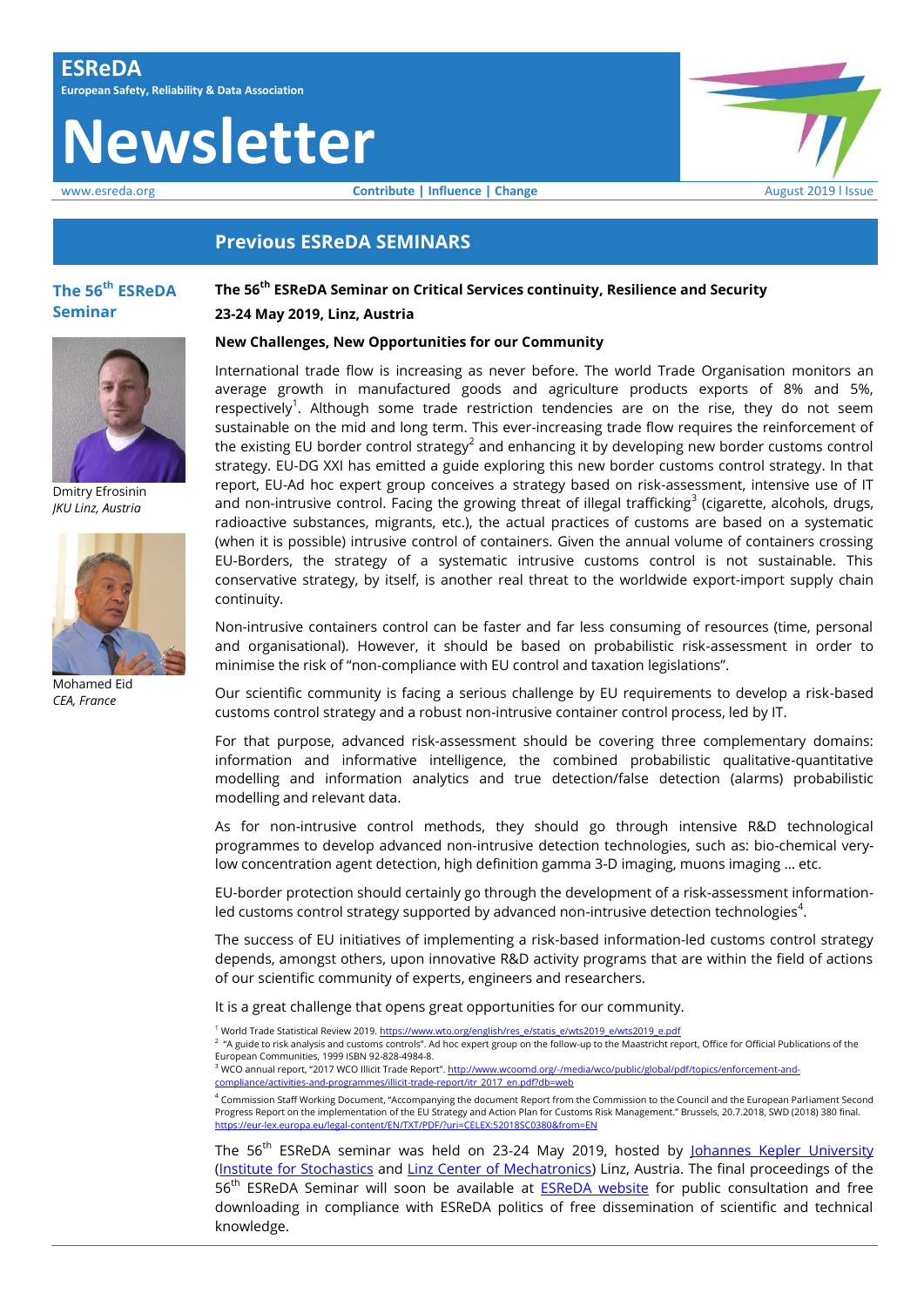# **Forthcoming ESReDA SEMINARS**

# **The 57 th ESReDA Seminar**



Luís Andrade Ferreira *University of Porto, Portugal*



Bernardo Vicente Tormos Martinez *Universitat Politècnica de València, Spain*

# **The 57th ESReDA Seminar on Advances in Reliability, Risk and Safety Analysis with Big Data 23-24 October 2019, Valencia, Spain**

Industry 4.0 is an industrial action that corresponds to the increasing integration of industrial production and information and communication technologies. It includes different aspects, among them cyber-physical systems, big data, internet of things, augmented reality, cloud computing and cognitive computing.

With recent improvements in sensor technologies, including miniaturization, performance, cost and energy consumption and in information systems resulting in increased functionality at lower costs, obtaining very important quantities of data from running industrial equipment in a cost-effective manner is now a standard practice.

To treat all the data gathered by the sensors and to transform it in useful information, industries seek to make a greater use of Artificial Intelligence (AI), which can be defined as the science and engineering of automated problem solving. There are several AI techniques, as are Machine Learning, Predictive Modelling and Deep Learning.

Among the most promising applications of these concepts can be found in Reliability, Risk and Safety Analysis. In seeking, opportunistically, the benefits from these new technological capabilities, it is important to remain critical and to address potential side or adverse effects as well especially for high-risk industries where errors can become dramatic. It is the role of the ESReDA association to organise an expert debate and further collaborative work on this topic.

For this 57<sup>th</sup> ESReDA Seminar we are concerned and invite to focus on Big Data challenges and applications. So the main topics will be the discussion of the following subjects: Retention and quality of data; Data analytics; Feature selection and extraction; Identifying potential biases; Data ownership and security; Databases.

The main point is: what can be done to improve the management of reliability, risk and safety making good use of these new capabilities?

This Seminar will be a forum to explore and discuss these topics. Authors are invited to present their proposals, based on their knowledge and experience, bringing new ideas, concepts, theories and applications.

The Seminar is aimed at addressing issues met by different industries. Papers are welcome from industrialists, consultants, universities, R&D organisations, …

The 57<sup>th</sup> ESReDA seminar will be held on 23-24 October 2019, hosted by the Technical University of Valencia and supported by the research and educational center [C-Motores Termicos.](https://www.cmt.upv.es/)

More about a[t ESReDA website.](https://www.esreda.org/event/57th-esreda-seminar/)

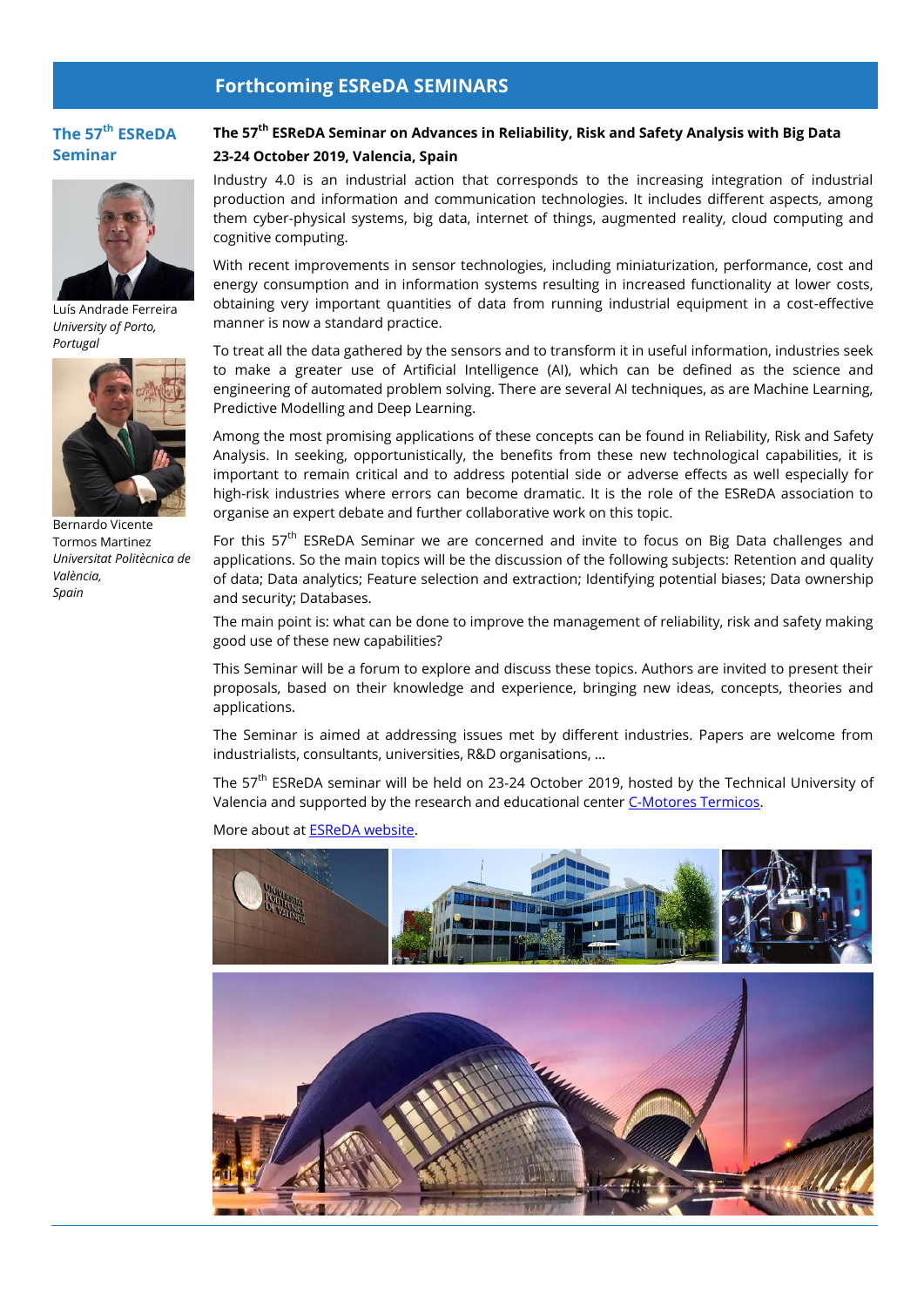# **Forthcoming ESReDA SEMINARS**

# **The 58 th ESReDA Seminar**



Kaisa Simola *EC JRC Petten, The Netherlands*



Zdenko Simic *EC JRC Petten, The Netherlands*

### **The 58 th ESReDA Seminar on Using Knowledge to Manage Risks and Threats:**

**Practices and Challenges**

#### **9-10 June 2020, Alkmaar, The Netherlands**

will be held on the  $9^{th}$ -10<sup>th</sup> June 2020, hosted [European Commission Joint](ec.europa.eu/jrc/en/about/jrc-in-brief)  [Research Centre](ec.europa.eu/jrc/en/about/jrc-in-brief) (EC JRC), Taqa Theater De Vest, Alkmaar, the Netherlands.

High-risk industries, critical infrastructures, and urban settlements benefit from many decades of experience from risk management and regulation in different domains. Best practices have been formalised, research and development programs have been completed, and



workers have been trained to acquire the available knowledge and transfer know-how. Risk analysis helped actors to better know and foresee the systemic risks, while the analysis of events, accidents and crisis have generated hindsight knowledge that remains useful to face the emerging risks and unexpected events.

Both risk management and knowledge management are still developing and maturing theoretically and in practice. While it is easy to see connection between knowledge and risk, they seem to be studied and practiced almost independently by different communities. This seminar is also about exploring existing and potential relations and complementarity between knowledge and risk management.

Exponentially developing knowledge is helping to better face with emerging risks from continuous innovation and increasing complexity. However, even for old systems, the question is "how difficult is it to apply existing knowledge to manage and regulate related risks". Knowledge is mostly applied by people and a large proportion resides in them rather than disembodied sources; individual and collective skills and practices to produce and use knowledge are seldom highlighted. Knowledge remains a broad term that covers many distributed phenomena with various sources (from data and information to expertise), forms (from tacit to explicit), types (from generalized principles to specific cases), dimensions (from individual to social) and is addressed by various scientific disciplines (engineering, ergonomics, management, sociology,…). This likely raises numerous important questions, among them, e.g.:

What knowledge is required to manage and regulate risks for old and new technologies?

- How to combine knowledge and imagination for foresight in risk assessment and management?
- How to manage knowledge needs in engineering design and optimization for both derivative and disruptive technologies?
- How to best use past knowledge? Could it become obsolete for present and future situations?
- What kind of knowledge is useful to identify and interpret early warning signs?
- How to integrate reported accident/incident investigation data into the knowledge base required to manage and regulate risks for old and new technologies?
- How to use big data and machine learning to complement experts and improve existing knowledge?
- What about real practices at work? -How is knowledge different from knowing? How is knowledge best embedded in actual professional practice?
- Is using knowledge automatic? What artefacts and boundary objects help to establish the links between knowledge, risk and safety and practices?
- Are the characteristics of skills and know-how acquisition and transmission really integrated in the engineering processes and knowledge management processes? How do they integrate memorization issues?
- What is the role of case based learning and how does this vary from the teaching of general principles and theories for risk management and regulation?
- How is knowledge influenced or disturbed by different pressures (production, political, economic, and managerial)? Is there a pressure for knowledge when we speak about risk rationale? How can these pressures be managed?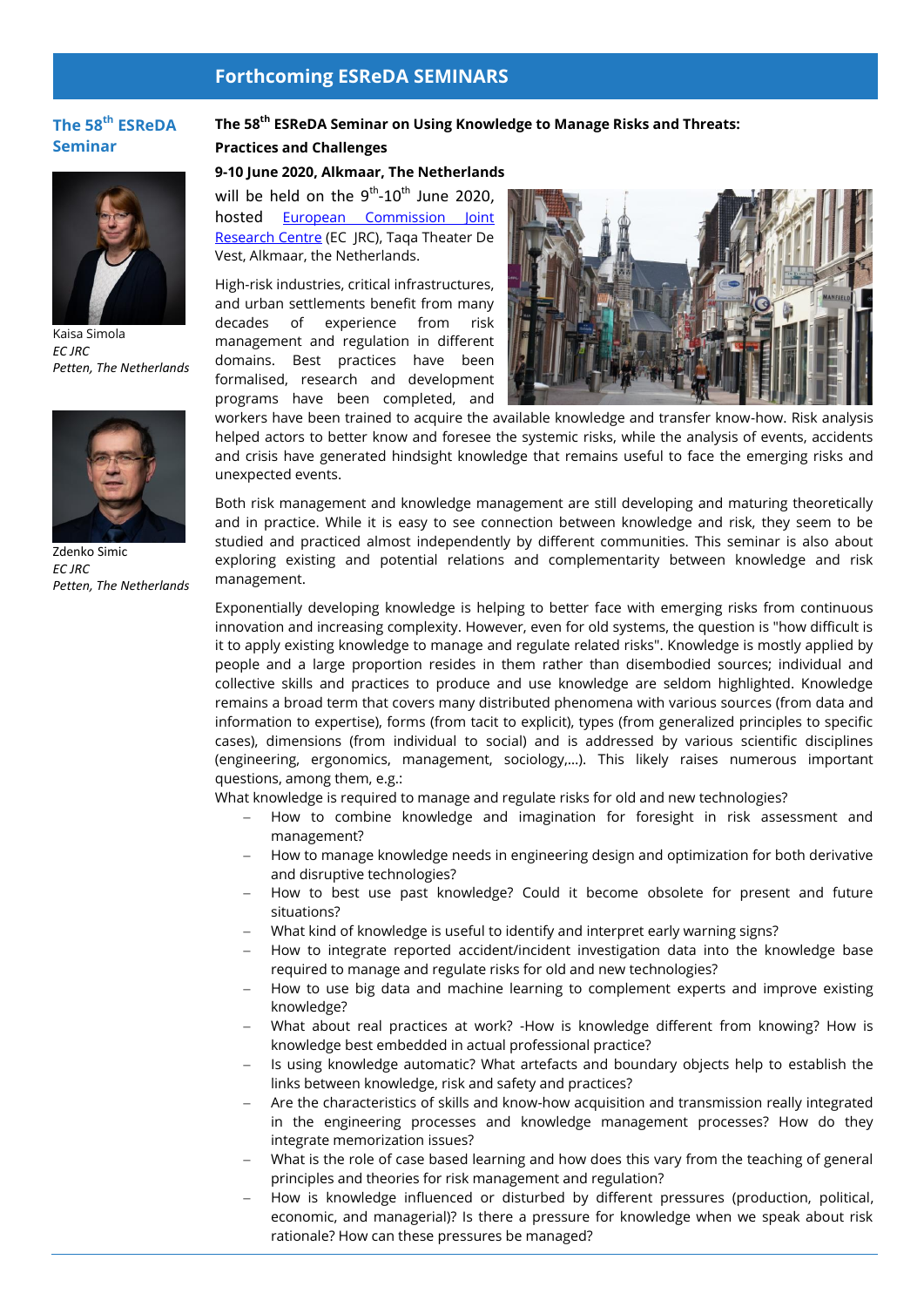The 58<sup>th</sup> ESReDA seminar will be a forum for exploring these and other related questions. We aim to discuss theories, concepts, and experiences of enhancing the use of knowledge for better risk management and governance. Authors are invited to present their research and operational proposals and raise challenges, but also to discuss as well successes and failures in enhancing risk management through better use of risk knowledge. We want to encourage new ideas, scientific papers, conceptual papers, case studies and cross-sectoral and inter-disciplinary research on the theme of challenges and practices for using knowledge in risk management and governance. This seminar will bring together researchers, practitioners, specialists and decision-makers to discuss strategies and practical experiences.

Papers for the seminar are invited from various stakeholders, from practitioners to researchers (industrialists, regulators, safety boards, universities, R&D organisations, engineering contractors and consultants, training specialists) and could address different sectors:

- Energy sector: nuclear and non-nuclear (e.g. fossil, renewables) power plants and networks.
- Process industry: oil and gas, chemical and petrochemical facilities, industry 4.0.
- Transport (rail, road, air and maritime): supply and distribution network, operations, emerging such as driverless cars.
- Aerospace industry.
- Critical infrastructure: electricity, water, telecommunications, information systems.
- Public sector and government
- Urban planning and management.

This seminar is aimed at addressing issues, risks (industrial, natural, na-tech...) and threats (malicious, cyber-security, terrorism) met by different industries, critical infrastructures and urban settlements.

Other topics may be included if they fit well within the theme of the seminar and are related to using knowledge to manage risks and threats, such as product safety, food safety, biotechnology, sanitary crisis.

The **call for papers** is available a[t ESReDA website.](https://www.esreda.org/event/58th-esreda-seminar/)

**Forthcoming Conferences & Seminars**

Enrico Zio *General Chair Politecnico di Milano, Italy CRC, MINES ParisTech, Sophia Antipolis, France*



**Terie Aven** *General Co-Chair University of Stavanger, Norway*

## **ESREL 2020 & PSAM 15: 30th European Safety and Reliability Conference and the 15th Probabilistic Safety Assessment and Management Conference**

**21-26 June 2020, Palazzo del Cinema, Venice, Italy** 

The conference combines the  $30<sup>th</sup>$  European Safety and Reliability Conference and the 15<sup>th</sup> Probabilistic Safety Assessment and Management [Conference,](http://www.esrel2020-psam15.org/index.html) and will be held in Venice, Italy, at Palazzo del Cinema, from June 21 to June 26, 2020. It will be a unique World Exposition (a real "Expo Tech")



of scientific methodologies and technical solutions for the reliable design and operation of components and systems, for the prevention and management of risk in complex systems and critical infrastructures.

This Conference takes place only every eight years (Crete 1996, Berlin 2004, Helsinki 2012... and now Venice 2020) and brings together the TOP experts of the World in the science and practice of reliability and safety. It is a unique opportunity to advance knowledge in all fields of reliability and safety, by sharing achievements and challenges. It provides a forum where to strengthen the multidisciplinary network of competent professionals, which is needed to face today's challenges in our rapidly evolving "risky" World: come and contribute to making it safer.

It is for contributing to the developments in the direction of a smart and sustainable World that you are invited to participate as main actor to the ESREL 2020 PSAM 15 Expo Tech Conference.

For more information visit **[ESREL 2020 & PSAM 15 website](http://www.esrel2020-psam15.org/)**. For any question, email: [ESREL2020PSAM15@aramis3d.com](mailto:ESREL2020PSAM15@aramis3d.com)

**Don't miss the opportunity to contribute and participate to ESREL 2020 PSAM 15, the TOP conference in 2020 on Safety and Reliability!**